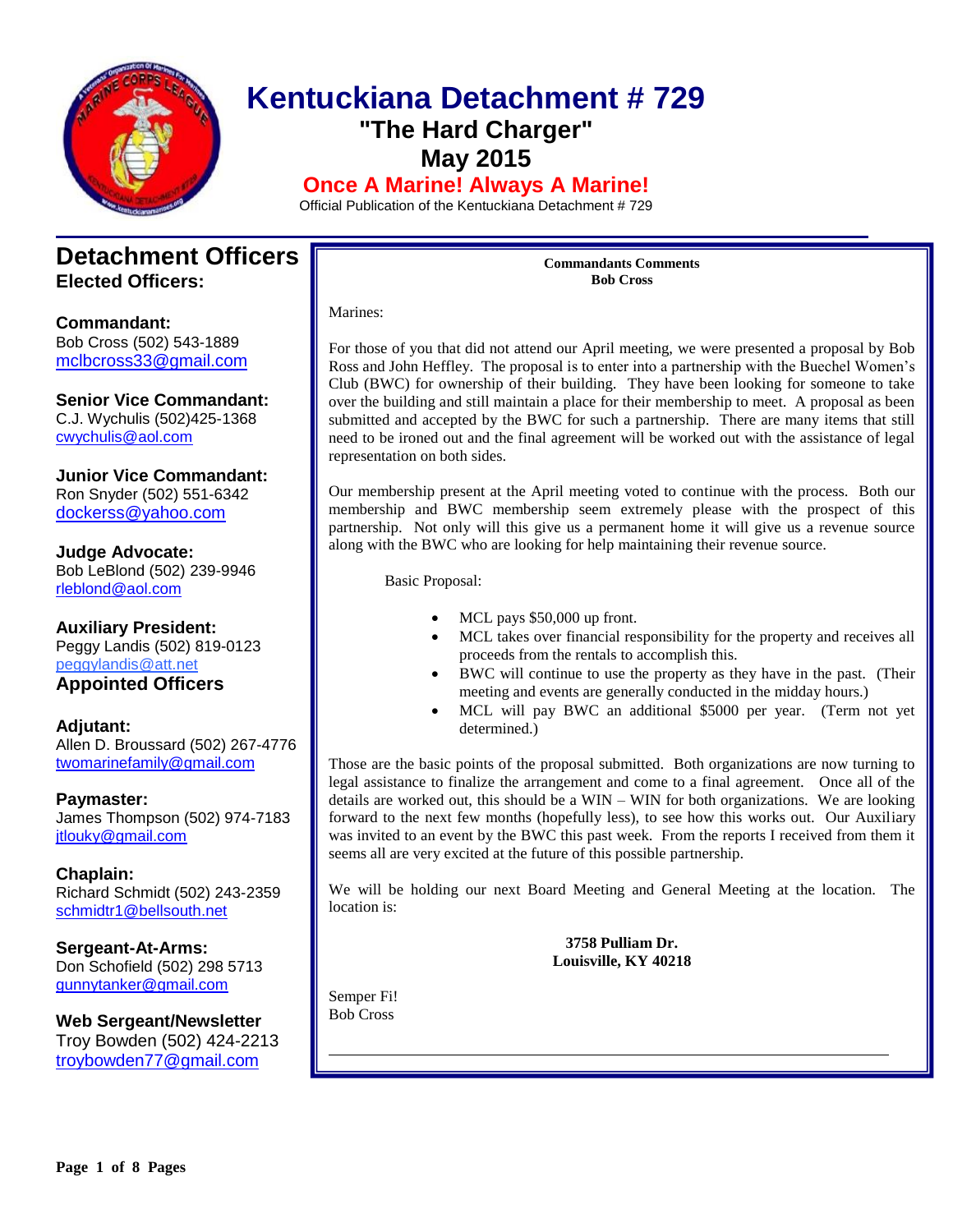*BWC 3758 Pulliam Dr. Louisville, KY 40218* 



# *WELCOME NEW MEMBERS*





**Ron Knight Danny Colston Gary Blanton Jerry Ennis**







**Associate – Steve Whalen**

### **LET'S MAKE THEM WELCOME AT ALL FUTURE MEETINGS!**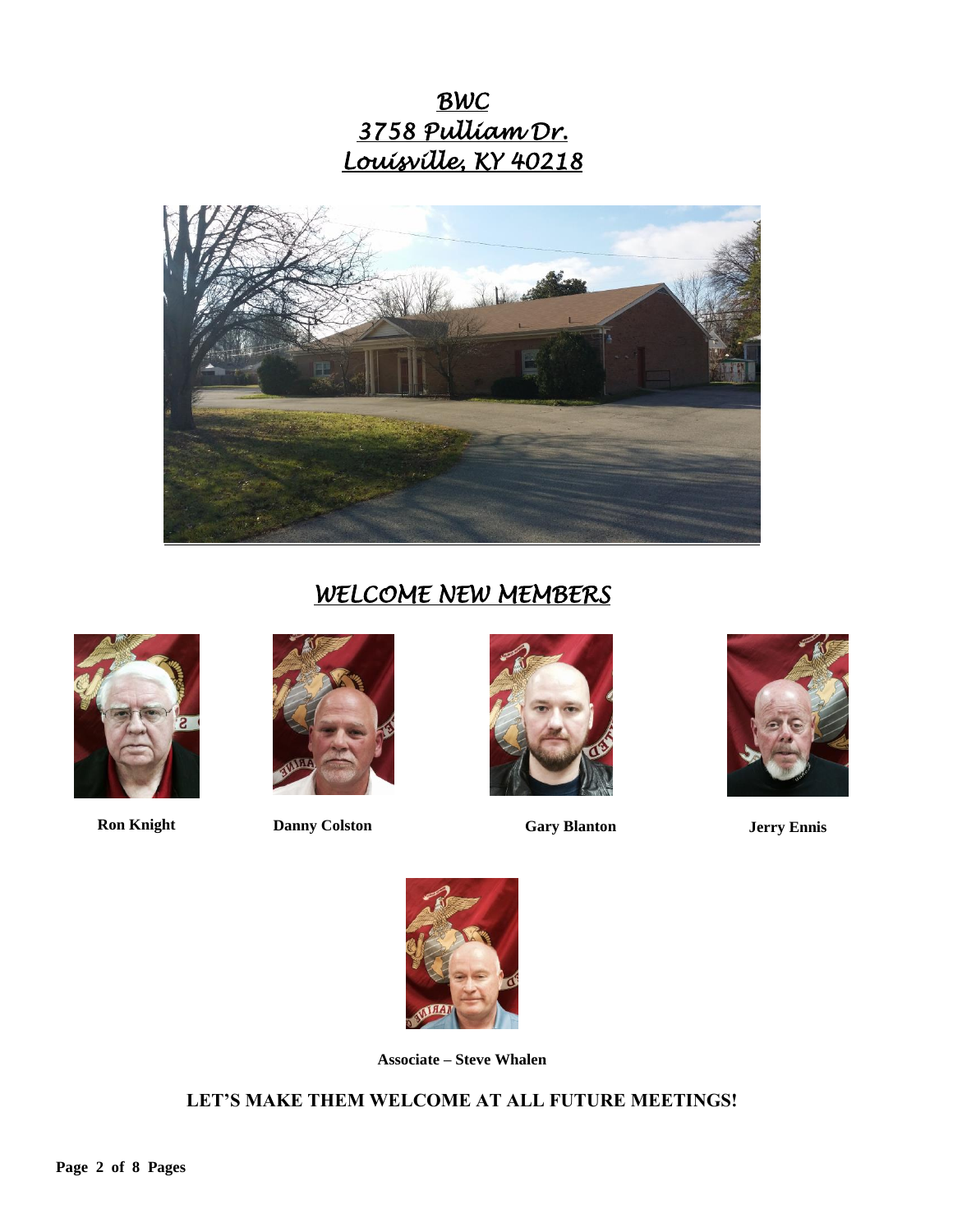#### **MESSAGE FROM THE CHAPLAIN Richard Schmidt [\(schmidtr1@bellsouth.net\)](mailto:schmidtr1@bellsouth.net)**

**\_\_\_\_\_\_\_\_\_\_\_\_\_\_\_\_\_\_\_\_\_\_\_\_\_\_\_\_\_\_\_\_\_\_\_\_\_\_\_\_\_\_\_\_\_\_\_\_\_\_\_\_\_\_\_\_\_\_\_\_\_\_\_\_\_\_\_\_\_\_\_\_\_\_\_\_\_**

#### **Finding Prayer in our daily lives.**

God seems so far away at times. We live in a world that is filled with so much destruction and pain. Even so, many of us continue to pray because we believe that God does care. We are not complaining but simply asking God to hurry to help us. It is during these times when we feel most alone or oppressed that we need to keep praying telling God about our troubles.

God's ways are not our ways and though we cannot understand we strive to remain faithful. Prayer is how we maintain our relationship with God. When everything is stripped away we are to recognize that God is all we ever have. We should not demand that God explain everything, God gave us himself, but not all the details of his plans. We must remember that this life with all its pain, is not our final destiny.

Psalm 10:1 " Why, O Lord, do you stand so far off? Why do you hide yourself in times of trouble"

> Richard Schmidt Chaplain MCL

### **AUXILIARY NEWS Peggy Landis-PRESIDENT**

[\(peggylandis@att.net\)](file:///C:/Users/Bob/AppData/Local/Microsoft/Windows/Temporary%20Internet%20Files/Bob/AppData/Local/Microsoft/Windows/Temporary%20Internet%20Files/Content.IE5/E9IEDDJK/peggylandis@att.net)

### **HELLO LADIES:**

Spring is here, colorful flowers are everywhere and some new things are happening in the MCL Mens League and Ladies Auxillary. You don't want to miss out on what is in the plans that will affect all of us. So, join us

#### **BIRTHDAYS FOR MAY**

Peggy Landis 26th

Sincerely: Peggy Landis

### **Pistol Team**

#### **Walk Softly and Carry a Big Cane**

Teddy Roosevelt's famous quote about US foreign policy might have been worded exactly this way – and it turns out to be very good advice! It's good advice for us senior citizens if we're concerned about our self-defense. Do you remember our self- defense class in September of last year? Some of us didn't quite appreciate the effectiveness of using a cane or a walking stick for selfdefense. Well, I'm a firm believer in carrying a big stick, and I've got SGT Grit to back me up! That's right folks, one of our biggest purveyors of USMC "swag and bling" has come out with some very practical items in their February 2015 catalog. I'm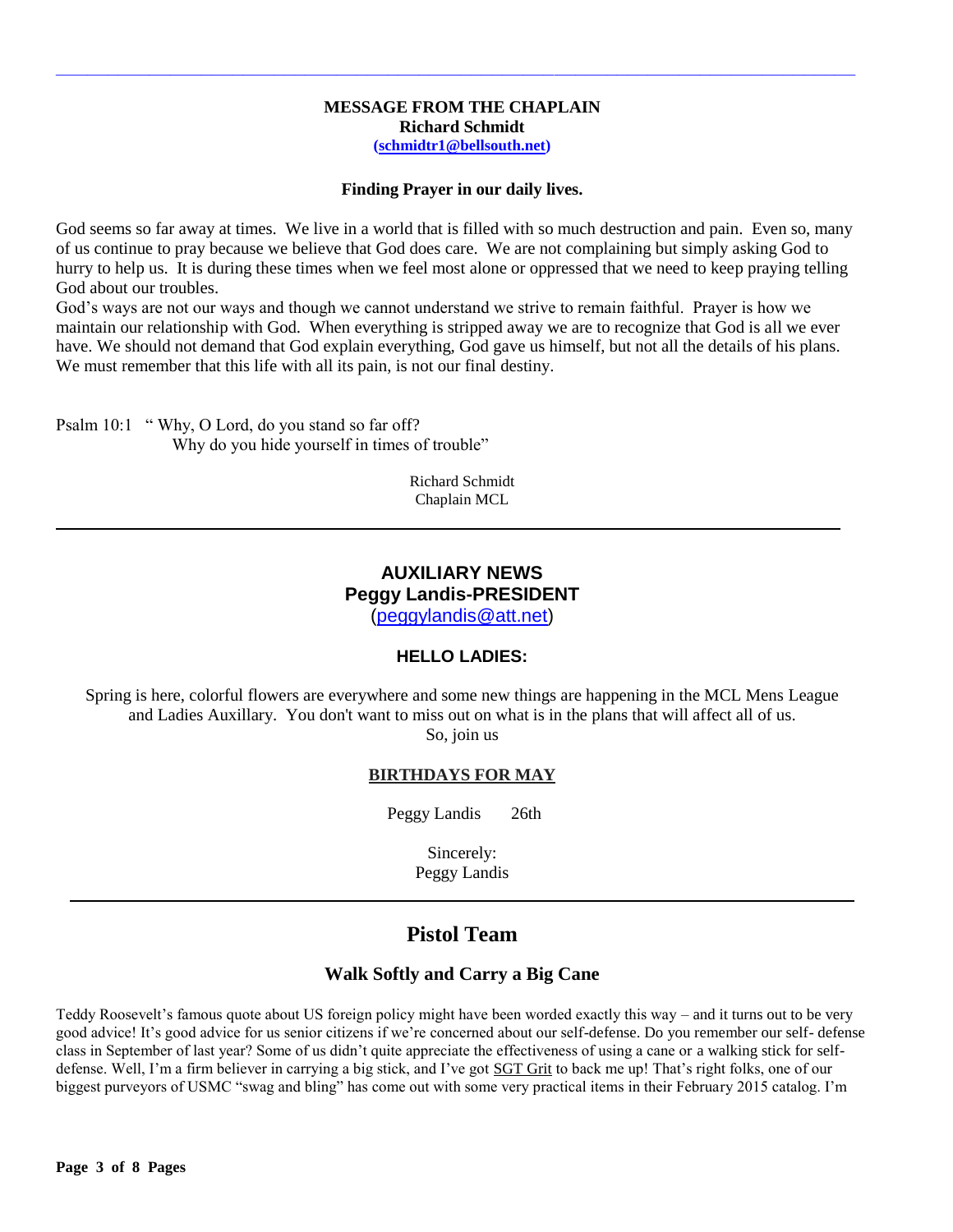certainly not plugging for SGT Grit or urging you to buy their products. But on page 55 of the catalog they advertise two very attractive canes that are made just for the purpose of self-defense.

Seriously, this is very much in keeping with one of the main approaches to unarmed self-defense: Skilled handling of a good stick, cane, or club can help a weak or disabled person fend off a larger more powerful attacker.

There is another approach to unarmed self-defense that we should take even more seriously. It's that constant state of mental preparedness that will allow us to react quickly to an attacker, and to react with powerful and effective force. This idea was also covered in our class back in September, and it also made us feel a bit uncomfortable, just like the idea of carrying a big stick!

So, I would like for you to hear it from a professional. Here are some excepts from a March  $27<sup>th</sup>$  blog post by Kevin Michalowski, editor of *Concealed Carry* magazine, and noted instructor of self-defense topics. This is from the US Concealed Carry Association blogsite:

"My primary defensive weapon is a firearm. But that is only a tool. More important is your understanding of the righteous use of violence as it applies to legal self-defense. In short, are you mentally ready to fight? Will active self-defense be your default setting when the time comes? Gear and gadgets do not matter if you are not ready, willing, and able to use them. If, in the face of great and immediate danger, you don't automatically reach for a weapon, look for cover, and start thinking about your defensive options, you will be well behind your attacker when the fight starts. That's no good . . . . . . . . . .

In self-defense circles we talk about mindset all the time. There is a reason for that. Think about this: Your attacker is a predator. Before he strikes he stalks, assesses the risk, seeks a suitable location, and waits for the most opportune moment. He has planned his attack and counts on the fact that his element of surprise will give him the advantage. To defeat this type of predator, you need to be as vigilant as he is cunning. You need to be prepared. Most importantly, you need to be willing to act with equal violence and aggression to stop the violent assault. If you are standing there flat-footed trying to figure out what is going on, your chances of winning the fight are greatly reduced."

So there you have it from an expert. Please take this advice to heart. Practice situational awareness when you are out and about. And if you are attacked when unarmed, you must fight back with deadly force, having the will to injure, having the will to win, and having the will to live at any cost.

> **Otis Fox (502)966-4636 home (502)682-6143 cell [\(otislois@twc.com\)](mailto:otislois@twc.com)**

#### **KENTUCKIANA DETACHMENT 729 MARINE CORPS LEAGUE**

#### **MINUTES OF THE GENERAL MEETING DATED 20 APRIL 2015**

The 20 April 2015 General Meeting was opened in the usual manner by Commandant Bob Cross at 7:00 PM. Due to a Special Program at the March Meeting there were no Minutes to be read.

1. Commandant Cross deviated from the normal course of the meeting to have a special presentation by Bob Ross and John Heffley who were commissioned by the Board of Trustees to pursue the possibility of procuring a building in partnership with the Buechel Woman's Club (BWC) as a permanent home for the Kentuckiana Detachment. During this discussion, Bob Ross detailed the circumstances which brought to light a proposition by the Buechel Woman's Club to share their building in a long term partnership with possible options to own the building outright. He also went over a preliminary proposal between the BWC and this detachment as to how this would be played out. The discussion was a very spirited one which addressed many concerns as John Heffley fielded questions from the membership. A detailed Profit and Loss Statement of the BWC's fiscal year which reflected that the building income produces a net cash flow for the club in excess of \$12,000 annually financed by the rental of the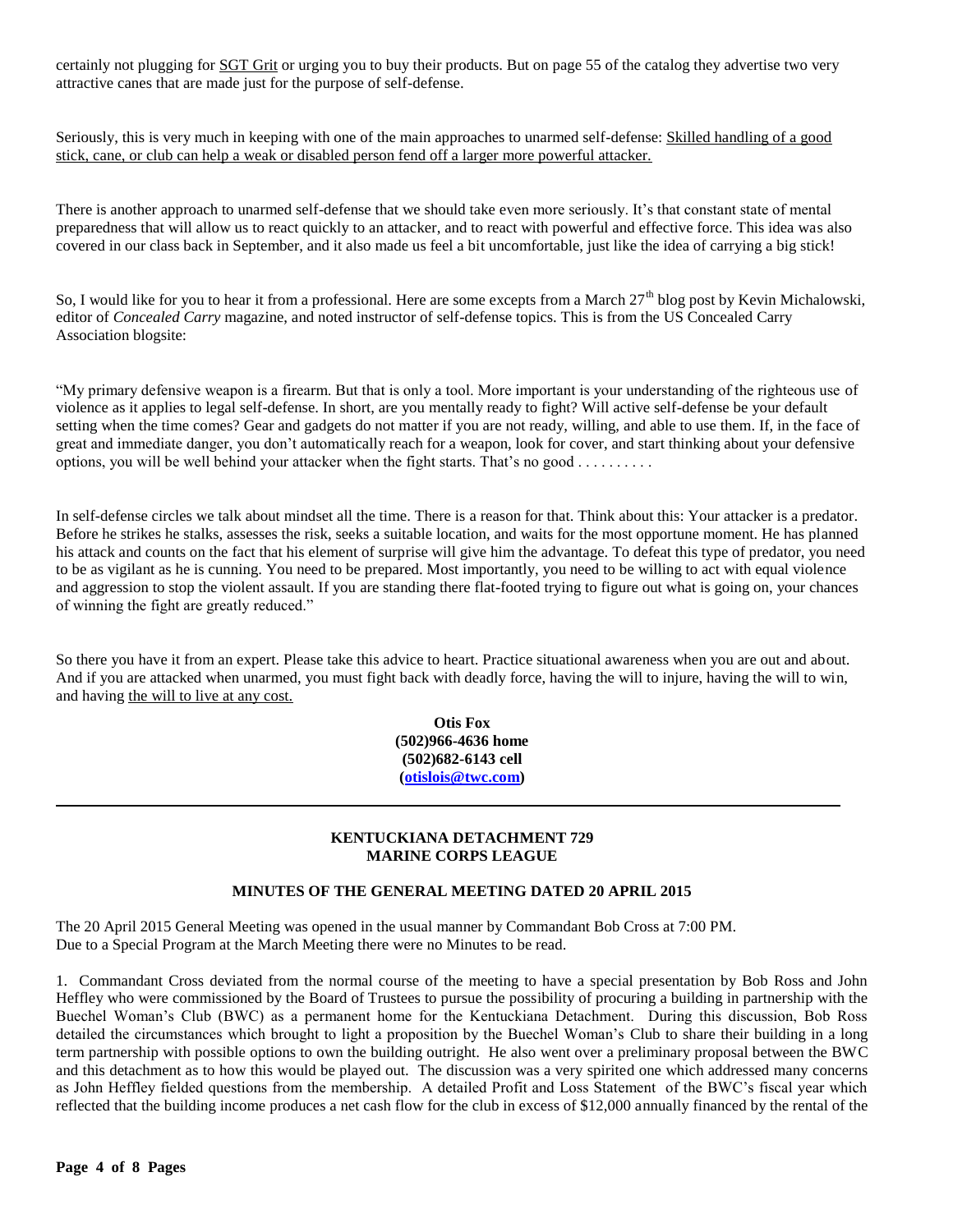building. All areas of concern were laid out in the P & L Statement including all building maintenance including grounds, insurance, utilities, repairs, phone, water, garbage, and pest control. The total of the expenses for operating the building would amount to approximately \$15,000 annually. This is more than offset by the fact that the Income from rental of the facility was \$27,500 annually. Again that left the BWC with \$12,700 positive cash flow after expenses. The proposal has already been approved by the BWC membership. **After the presentation, a motion was made by Jerry McCandless, and seconded by Jim Thompson for the Detachment to proceed with due diligence and all legal considerations into an agreement with the BWC.** The motion passed with only one dissenting vote. A copy of the proposal is on file for anyone to review on request. **It was agreed by the membership that the May 2015 meeting will be held at the BWC for all members to come and have a look at the facility before a general vote would be called on to allow all members to have an opportunity to vote on the final proposal.** The final proposal will be completed with professional Real Estate and Legal representation by both parties. Jerry McCandless offered his company to do an environmental study as part of the final agreement.

2. Second agenda item was the acceptance of new members into the Detachment. The following candidates were presented for membership: Ron Knight, Danny Colston, Gary Blanton, Jerry Ennis, and for Associate membership Steve Whalen. All records (DD-214) were validated and approved by the Adjutant for eligibility. All members were briefed on these candidates' careers and were voted in as full and associate members respectively by a majority vote of the membership. We welcome all to the Kentuckiana Detachment family.

3. There were also 3 guests at our meeting. One was a Marine Corps League visitor, Doug Porter, from the Daytona Beach, FL Detachment who was visiting Louisville for "Thunder Over Louisville". Bob Wolf, and Ross Johnson both, Marine Veterans sponsored by Jerry McCandless, were visiting and presented applications to join us at the May meeting. Michael D. Marshall arrived late. Al Broussard took his information and will follow up with information for him to apply for membership as well.

4. All minutes are on file for members to review.

5. James Thompson, Paymaster, gave a report of the January, February and March months. After the report **Mary Broussard moved that the Paymaster reports be accepted as published and Woodie Marshall seconded the motion. The motion carried with unanimous vote.** All Pay Reports can be requested by any member and are on file with the Paymaster and the Adjutant.

6. Chaplain's Report was given by Chaplain Richard Schmidt. Richard reported that Jimmy Trusty was hospitalized suffering from COPD at Audubon Hospital but is finally home. He is in need of prayers and phone calls. Harold Sneed is back in Nashville attending to his bout with cancer. Again prayers needed for Tom Rausch who is in Franciscan Home, recovering from a two or three week stay at Audubon Hospital with Colon problems. Please keep all of our members in your hearts and prayers and contact the Chaplain if you know of members in distress. Richard also reported that the Visitation Detail made 6 visitations during the month of April to date.

7. Scout Coordinator asked for someone to represent the Detachment at a Court of Honor for an Eagle Scout in Taylorsville. Bobby Donoho and J.R. Riggs offered to attend the Court of Honor and represent the Detachment on Saturday at Noon in Taylorsville.

8. Senior Vice-Commandant Wychulis made a report of the Nominating Committee. All Officers are up for re-election. A committee composed of Don Schofield and Tom Varley has volunteered to spearhead this committee and call members to fill the vacancies. All members are encouraged to look deep inside and step up to take a leadership role in the Detachment.

9. Judge Advocate Bob LeBlond had no report on the Judge Advocate front but announced the Roving Mess this past month had 20 members and wives attending. **May's Roving Mess will be on 12 May 2015, at 11:00 AM at the Olive Garden Restaurant located at 1320 Hurstbourne Lane, (near the Hurstborne Lane/I-64 intersection).** As the VAVS Officer he also announced that the VAVS will have a VA Student Volunteer Program from June 8 – Aug 7 2015.

10. Ways and Means Committee. John Heffley announced that anyone wishing to sign up for the Abby Road Concert to volunteer should sign up if they are interested. You may also e-mail John a[t HilndMastr@aol.com.](mailto:HilndMastr@aol.com)

#### **Good of the League:**

1. VFW 1170 will host a Golf Scramble at Iroquois Golf Club on 8 June 2015. A flyer will be published on the web site and Detachment Face-book page. 4 man teams, \$85.00 per person includes Cart, and all the fixings.

**J.R. Riggs made a motion for the Detachment to sponsor one of the holes (\$100.00), Mary Broussard seconded the motion. The motion was approved. Adjutant will prepare voucher for paymaster to cut a check to VFW 1170 for this purpose.**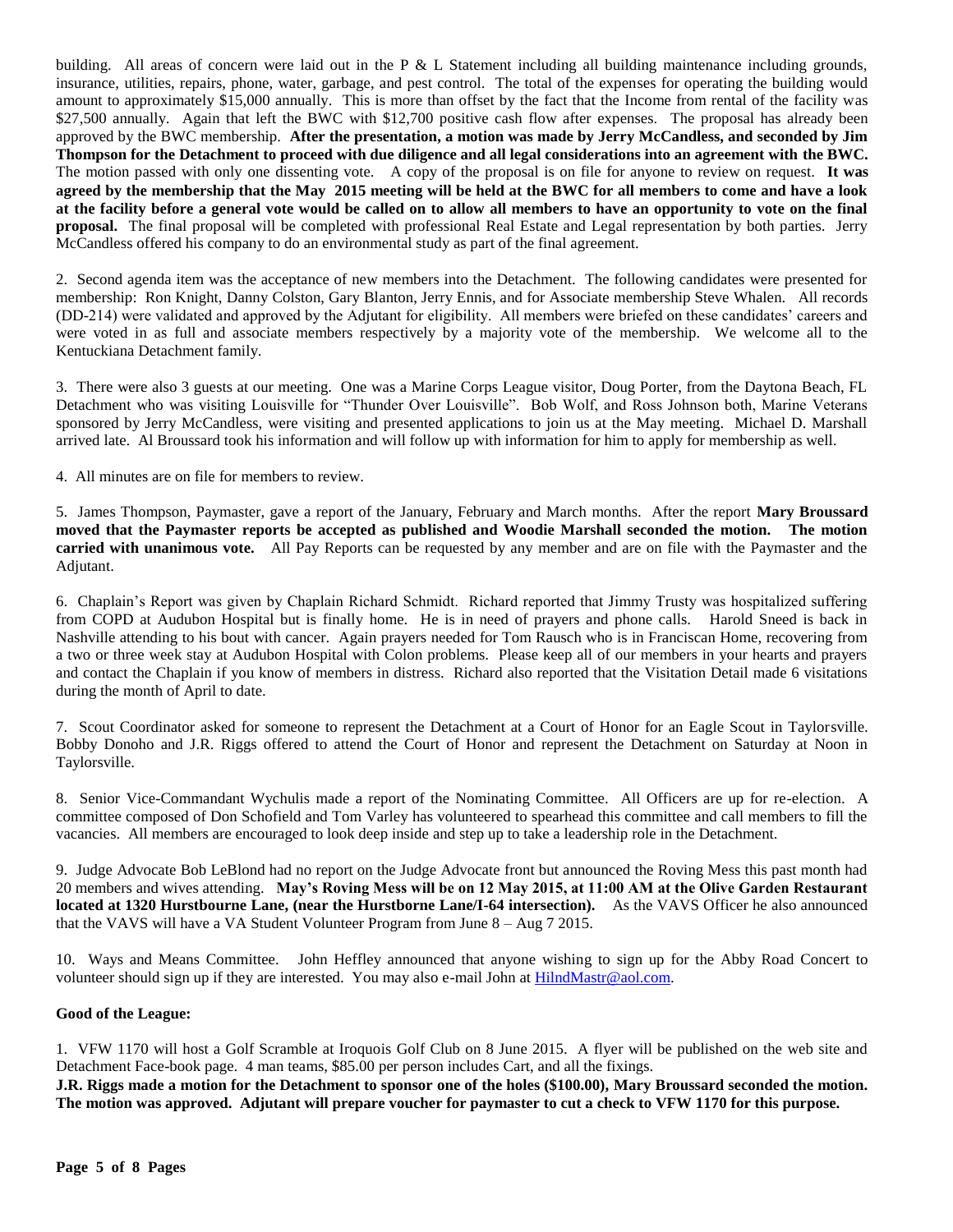2. Mike Maloney asked if there was any interest in doing a Color Guard for the WAKY Concert Event at the Louisville Zoo on 20 June 2015. We have to let them know if we can do this by May 15. Al Broussard will see if we can get a Color Guard together.

3. 50/50 draw was won by Ken Harris Amount: \$40.50

There being no other business, the meeting was adjourned at 2030 Hours.

Respectfully, Allen D. Broussard Adjutant.

### **Renewals**

Harkins, Steven Trout, Steven Riddle, Warren Wright, Gregory

#### **APRIL MAY JUNE**

Gatz, Robert **Fall, Lewis** Hall, Lewis Reddington, Bill Hall, Steven Ruscher, Edward Smith Roger Ruscher, Edward L.

#### **BIRTHDAYS FOR May 2015**

| Walsh, William 2    |      | Rector, Jacqueline 4 |    | Smith, Charles    | $\overline{z}$ | Schroering, Jr. Charles |    |
|---------------------|------|----------------------|----|-------------------|----------------|-------------------------|----|
| Cresswell, Jim 5    |      | Kozak, Harry         |    | Diebold, Walter 6 |                | Bale, Harvey            |    |
| Oetting, Douglas 11 |      | Kurland, Keith       |    | Gatz, Robert      | 14             | McCandless, Jerry       | 20 |
| Fagan, Robert       | 23   | Moore, Brenda        | 24 | LeFan, Bruce      | -27            | Garrett, Ronnie         | 29 |
| McNay, James        | - 30 | Hall, Eugene         | 30 | Rice, Michael     | -31            | Ruscher, Edward         | 31 |

### **-- UPCOMING EVENTS -- Marines Proudly Serving Our Community April 2015**

| <b>ROVING MESS:</b>     | 12 May at 1100 (Tuesday)<br>Olive Garden (1320 Hurstbourne Ln)<br>Louisville, KY<br>Please RSVP to Bob LeBlond 502-239-9946 or Email rieblond@aol.com |
|-------------------------|-------------------------------------------------------------------------------------------------------------------------------------------------------|
| <b>BOARD MEETING:</b>   | 13 May 2015 (Wednesday)<br>BWC<br>3758 Pulliam Dr.<br>Louisville, KY 40218                                                                            |
| <b>GENERAL MEETING:</b> | 18 May 2015, 1900 hrs (Monday)<br>BWC<br>3758 Pulliam Dr.                                                                                             |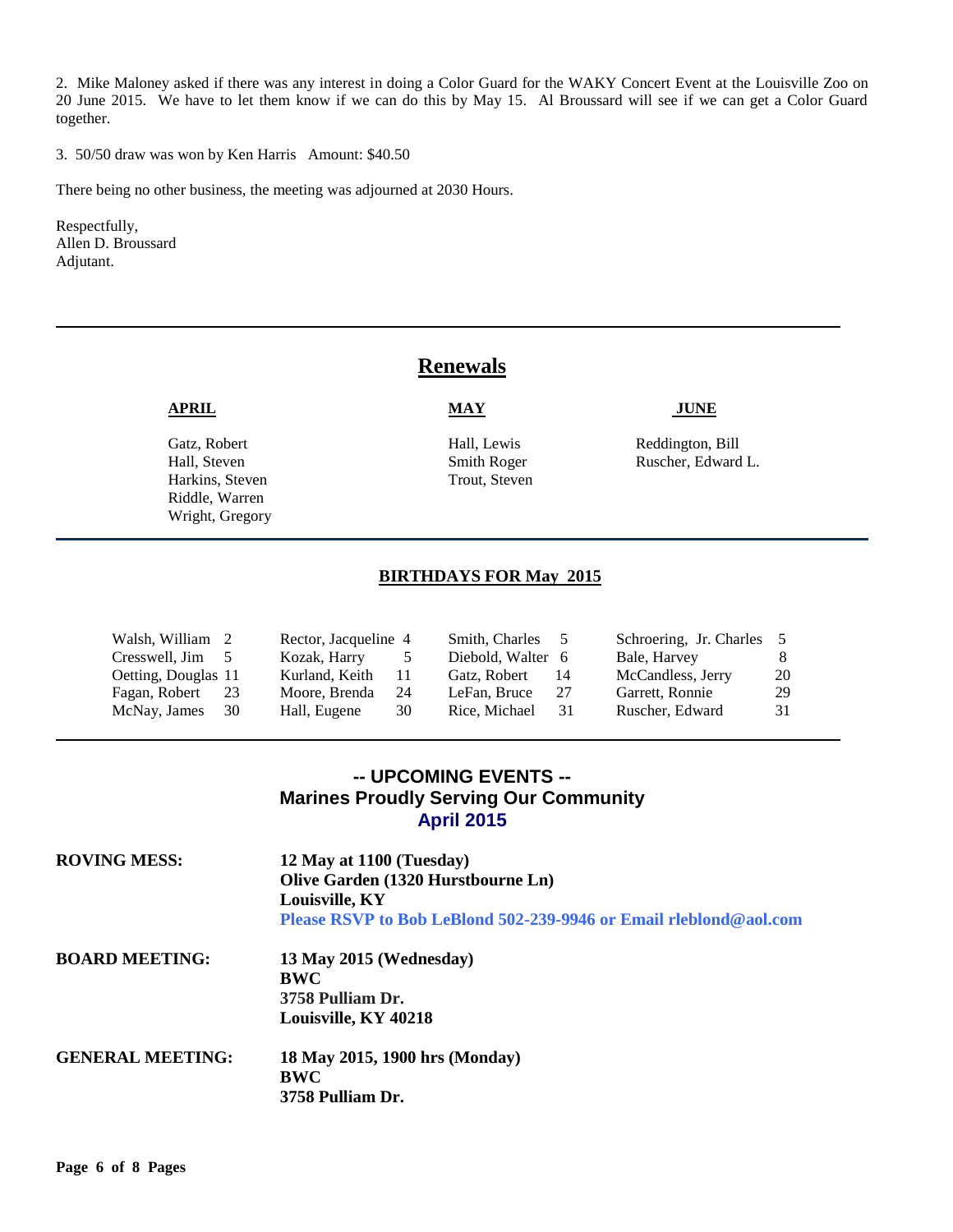#### **Louisville, KY 40218**

#### **MCJROTC REVIEWS Please see Facebook for event details for Spring Reviews**

#### **KENTUCKIANA DETACHMENT 729 MARINE OF THE YEAR 2015 GENERAL INFORMATION:**

(1) Nominations for this award will be accepted from any member in good standing of the Detachment.

(2) Each nomination shall have a written summary stating why this nominee should be the Marine of the Year. The nominee must also be a member in good standing. The President of the Society shall announce the recipient of the Marine of the Year Award at the July general membership meeting.

(3) Nominations will be addressed to Woodie Marshall, **President of the Marine of the Year Society** and mailed to 398 Grand Loop Drive, Mt. Washington, KY 40047. The nomination should be mailed postmarked **or** hand delivered no later than May 31, 2015. **Nominations received after that date will not be considered**. All letters should be in a sealed envelope and will remain sealed until the Society meets to make the selection. The Society shall convene on a date determined by the President of the Society in the month of June.

## **KENTUCKIANA DETACHMENT 729 MARINE OF THE YEAR NOMINATION FORM FOR FY-2015**

Nominee:

Person Nominating:

**Commitment:** (Indicate here MCL activities in which the nominee has contributed)

**\_\_\_\_\_\_\_\_\_\_\_\_\_\_\_\_\_\_\_\_\_\_\_\_\_\_\_\_\_\_\_\_\_\_\_\_\_\_\_\_\_\_\_\_\_\_\_\_\_\_\_\_\_\_\_\_\_\_\_\_\_\_\_\_\_\_\_\_\_\_\_ \_\_\_\_\_\_\_\_\_\_\_\_\_\_\_\_\_\_\_\_\_\_\_\_\_\_\_\_\_\_\_\_\_\_\_\_\_\_\_\_\_\_\_\_\_\_\_\_\_\_\_\_\_\_\_\_\_\_\_\_\_\_\_\_\_\_\_\_\_\_\_**

\_\_\_\_\_\_\_\_\_\_\_\_\_\_\_\_\_\_\_\_\_\_\_\_\_\_\_\_\_\_\_\_\_\_\_\_\_\_\_\_\_\_\_\_\_\_\_\_\_\_\_\_\_\_\_\_\_\_\_\_\_\_\_\_\_\_\_\_\_\_\_ \_\_\_\_\_\_\_\_\_\_\_\_\_\_\_\_\_\_\_\_\_\_\_\_\_\_\_\_\_\_\_\_\_\_\_\_\_\_\_\_\_\_\_\_\_\_\_\_\_\_\_\_\_\_\_\_\_\_\_\_\_\_\_\_\_\_\_\_\_\_\_

\_\_\_\_\_\_\_\_\_\_\_\_\_\_\_\_\_\_\_\_\_\_\_\_\_\_\_\_\_\_\_\_\_\_\_\_\_\_\_\_\_\_\_\_\_\_\_\_\_\_\_\_\_\_\_\_\_\_\_\_\_\_\_\_\_\_\_\_\_\_\_ \_\_\_\_\_\_\_\_\_\_\_\_\_\_\_\_\_\_\_\_\_\_\_\_\_\_\_\_\_\_\_\_\_\_\_\_\_\_\_\_\_\_\_\_\_\_\_\_\_\_\_\_\_\_\_\_\_\_\_\_\_\_\_\_\_\_\_\_\_\_\_

**Service in the Community:** (Community Activities – Organizations supported)

**Personal Statement of Recommendation**: You may attach a letter if you wish.

Signature of person making nomination:

**Mail to: WOODIE MARSHALL, PRESIDENT MOY SOCIETY, 398 GRAND LOOP DRIVE MOUNT WASHINGTON, KY 40047KY.** 

**NOMINATIONS MUST BE RECEIVED BY MAY 31, 2015**